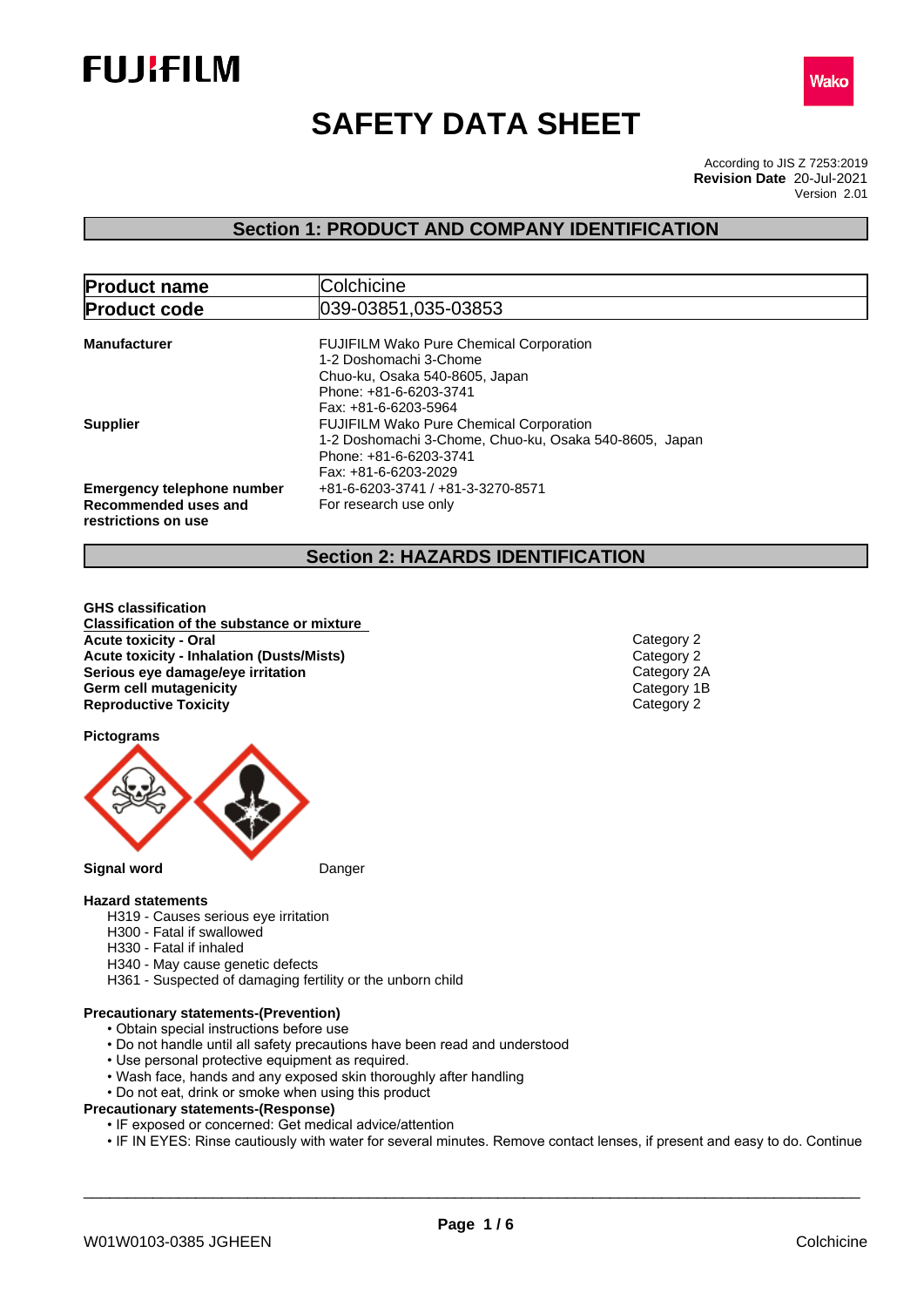#### rinsing.

- If eye irritation persists: Get medical advice/attention.
- IF SWALLOWED: Immediately call a POISON CENTER or doctor/physician
- Rinse mouth.

#### **Precautionary statements-(Storage)**

• Store locked up.

**Precautionary statements-(Disposal)**

• Dispose of contents/container to an approved waste disposal plant

#### **Others**

**Other hazards** Not available

## **Section 3: COMPOSITION/INFORMATION ON INGREDIENTS**

**Single Substance or Mixture** Substance

## **Formula** C22H25NO6

| <b>Chemical Name</b> | Weiaht-%   | . .<br><b>Molecular weight</b> | <b>ENCS</b> | <b>ISHL</b><br>No | <b>AS RN</b> :<br>CAS |
|----------------------|------------|--------------------------------|-------------|-------------------|-----------------------|
| Colchicine           | ~~<br>ن. ن | 399.44                         | N/r         | N/A<br><b>117</b> | $64 - 86 - 8$         |

**Impurities and/or Additives:** Not applicable

## **Section 4: FIRST AID MEASURES**

#### **Inhalation**

Remove to fresh air. If symptoms persist, call a physician.

## **Skin contact**

Wash off immediately with soap and plenty of water. If symptoms persist, call a physician.

## **Eye contact**

IF IN EYES: Rinse cautiously with water for several minutes. Remove contact lenses, if present and easy to do. Continue rinsing. Immediate medical attention is required.

#### **Ingestion**

Rinse mouth. Never give anything by mouth to an unconscious person. Call a physician or poison control center immediately. Do not induce vomiting without medical advice.

#### **Protection of first-aiders**

Use personal protective equipment as required.

## **Section 5: FIRE FIGHTING MEASURES**

#### **Suitable extinguishing media**

Water spray (fog), Carbon dioxide (CO2), Foam, Extinguishing powder, Sand

## **Unsuitable extinguishing media**

No information available

#### **Specific hazards arising from the chemical product**

Thermal decomposition can lead to release of irritating and toxic gases and vapors.

## **Special extinguishing method**

No information available **Special protective actions for**

## **fire-fighters**

Use personal protective equipment as required.Firefighters should wear self-contained breathing apparatus and full firefighting turnout gear.

## **Section 6: ACCIDENTAL RELEASE MEASURES**

#### **Personal precautions, protective equipment and emergency procedures**

For indoor, provide adequate ventilation process until the end of working. Deny unnecessary entry other than the people involved by, for example, using a rope. While working, wear appropriate protective equipments to avoid adhering it on skin,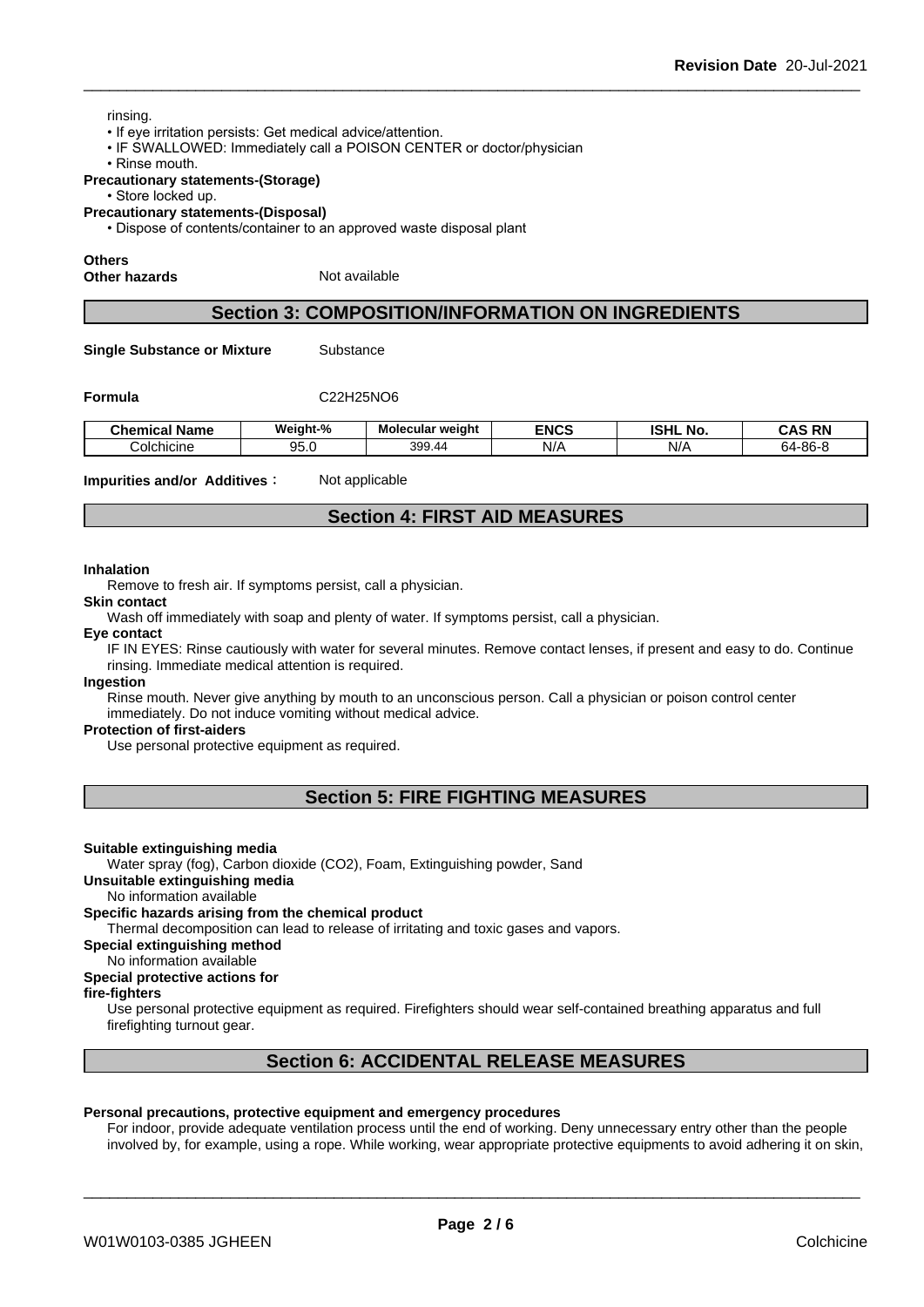\_\_\_\_\_\_\_\_\_\_\_\_\_\_\_\_\_\_\_\_\_\_\_\_\_\_\_\_\_\_\_\_\_\_\_\_\_\_\_\_\_\_\_\_\_\_\_\_\_\_\_\_\_\_\_\_\_\_\_\_\_\_\_\_\_\_\_\_\_\_\_\_\_\_\_\_\_\_\_\_\_\_\_\_\_\_\_\_\_\_ **Revision Date** 20-Jul-2021 or inhaling the gas. Work from windward, and retract the people downwind. **Environmental precautions** To be careful not discharged to the environment without being properly handled waste water contaminated. **Methods and materials for contaminent and methods and materials for cleaning up** Sweep up and gather scattered particles, and collect it in an empty airtight container. **Recoverly, neutralization** No information available **Secondary disaster prevention measures** Clean contaminated objects and areas thoroughly observing environmental regulations. **Section 7: HANDLING AND STORAGE Handling Technical measures** Avoid contact with strong oxidizing agents. Use with local exhaust ventilation. **Precautions** Do not rough handling containers, such as upsetting, falling, giving a shock, and dragging. Prevent leakage, overflow, and scattering. Not to generate steam and dust in vain. Seal the container after use. After handling, wash hands and face, and then gargle. In places other than those specified, should not be smoking or eating and drinking. Should not be brought contaminated protective equipment and gloves to rest stops. Deny unnecessary entry of non-emergency personnel to the handling area. **Safety handling precautions** Avoid contact with skin, eyes or clothing. Use personal protective equipment as required.**Storage Safe storage conditions Storage conditions** Keep container protect from light, store in well-ventilated place at room temperature (preferably cool). Keep container tightly closed.<br>Polyethylene **Safe packaging material** Polyethylene<br>**Safe paramic propertions**<br>**Strong oxidizing agents Incompatible substances Section 8: EXPOSURE CONTROLS/PERSONAL PROTECTION**

# **Engineering controls**

In case of indoor workplace, seal the source or use a local exhaust system. Provide the safety shower facility, and handand eye-wash facility. And display their position clearly.

**Exposure limits** This product, as supplied, does not contain any hazardous materials with occupational exposure limits established by the region specific regulatory bodies.

| Personal protective equipment         |                                                  |
|---------------------------------------|--------------------------------------------------|
| <b>Respiratory protection</b>         | Dust mask                                        |
| <b>Hand protection</b>                | Protection gloves                                |
| Eye protection                        | protective eyeglasses or chemical safety goggles |
| Skin and body protection              | Long-sleeved work clothes                        |
| <b>General hygiene considerations</b> |                                                  |

Handle in accordance with good industrial hygiene and safety practice.

## **Section 9: PHYSICAL AND CHEMICAL PROPERTIES**

#### **Form**

**Color** Color **Color Color Color Color Color Color Color Color Color Color Color Color Color Color Color Color Color Color Color Color Color Color Color Color Color Color Appearance** crystalline powder - powder - powder - powder - powder - powder - powder - powder - powder - powder **Odor Odor Odorless Odorless Odorless Odorless Melting point/freezing point**<br> **Boiling point, initial boiling point and boiling range** Modata available **Boiling point, initial boiling point and boiling range Flammability** No data available **Evaporation rate:** No data available **Flammability (solid, gas):** No data available **Upper/lower flammability or**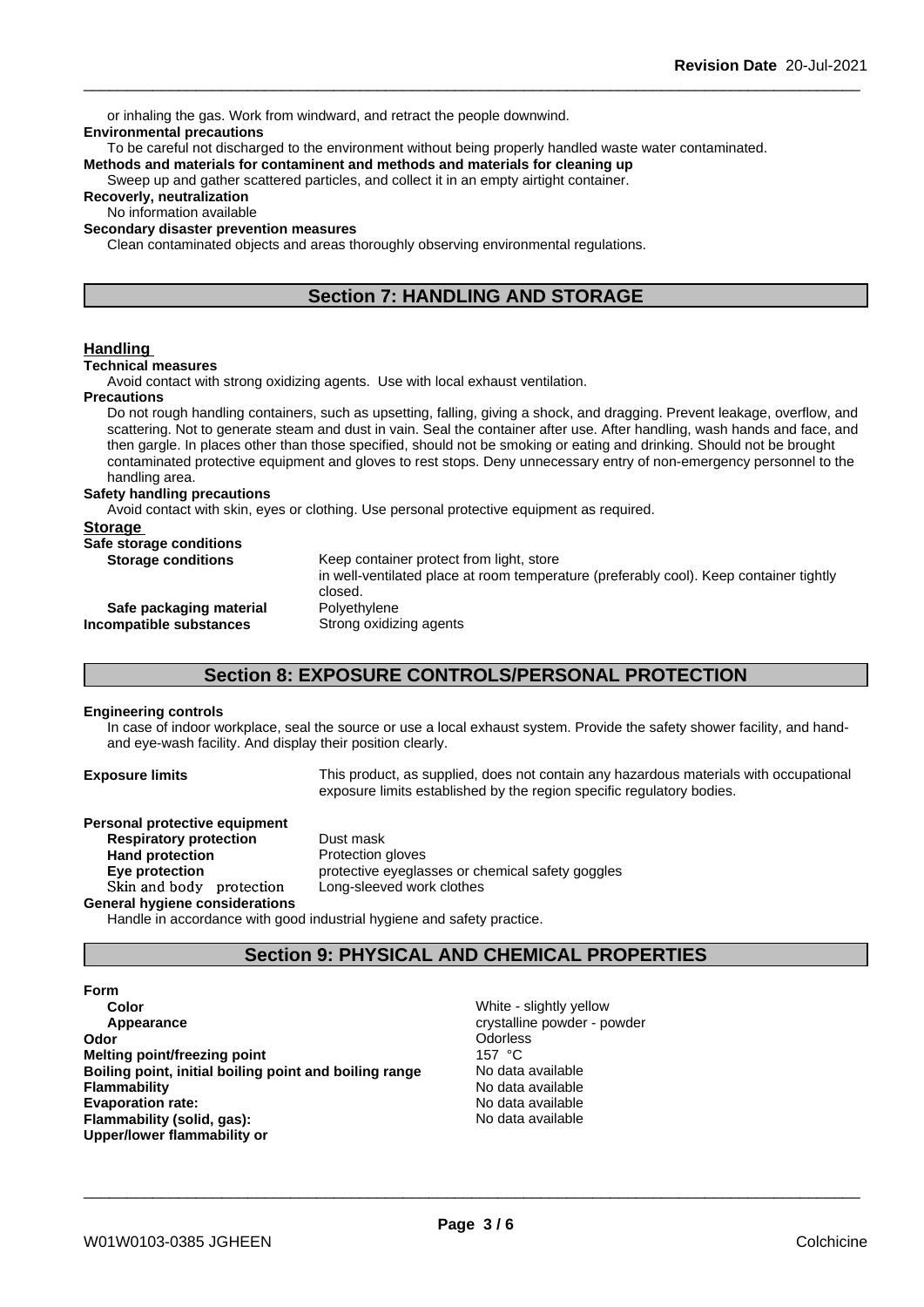**explosive limits Upper** : the contract of the contract of the contract of the contract of the contract of the contract of the contract of the contract of the contract of the contract of the contract of the contract of the contract of the **Flash point**<br> **Auto-ignition temperature:**<br> **Auto-ignition temperature:**<br> **Auto-ignition temperature: Auto-ignition temperature:**<br> **Decomposition temperature:** No data available<br>
No data available **Decomposition temperature: pH** No data available<br>Viscosity (coefficient of viscosity) No data available **Viscosity** (coefficient of viscosity) **Dynamic viscosity** No data available

**n-Octanol/water partition coefficient:(log Pow) Vapour pressure**<br> **Specific Gravity / Relative density**<br>
Specific Gravity / Relative density<br>
No data available **Specific Gravity / Relative density and the Specific Gravity No data available**<br> **Vapour density No data available Vapour density Particle characteristics** No data available

**Lower:** No data available **Solubilities** water : sparingly soluble . Ethanol : freely soluble . acetone : very slightly soluble.<br>No data available

## **Section 10: STABILITY AND REACTIVITY**

#### **Stability**

**Reactivity** No data available **Chemical stability** May be altered by light. **Hazardous reactions** None under normal processing **Conditions to avoid** Extremes of temperature and direct sunlight **Incompatible materials** Strong oxidizing agents **Hazardous decomposition products** Carbon monooxide (CO), Carbon dioxide (CO2), Nitrogen oxides (NOx)

## **Section 11: TOXICOLOGICAL INFORMATION**

| <b>Acute toxicity</b> |                       |                    |                        |
|-----------------------|-----------------------|--------------------|------------------------|
| <b>Chemical Name</b>  | Oral LD50             | <b>Dermal LD50</b> | <b>Inhalation LC50</b> |
| Colchicine            | ' Mouse<br>5886 ug/kg | N/A                | N/A                    |

| <b>Skin irritation/corrosion</b>  | No data available |
|-----------------------------------|-------------------|
| Serious eye damage/ irritation    | No data available |
| Respiratory or skin sensitization | No data available |
| Reproductive cell mutagenicity    | No data available |
| Carcinogenicity                   | No data available |
| <b>Reproductive toxicity</b>      | No data available |
| <b>STOT-single exposure</b>       | No data available |
| <b>STOT-repeated exposure</b>     | No data available |
| <b>Aspiration hazard</b>          | No data available |

## **Section 12: ECOLOGICAL INFORMATION**

| <b>Ecotoxicity</b>            | No information available |
|-------------------------------|--------------------------|
| Other data                    | No data available        |
| Persistence and degradability | No information available |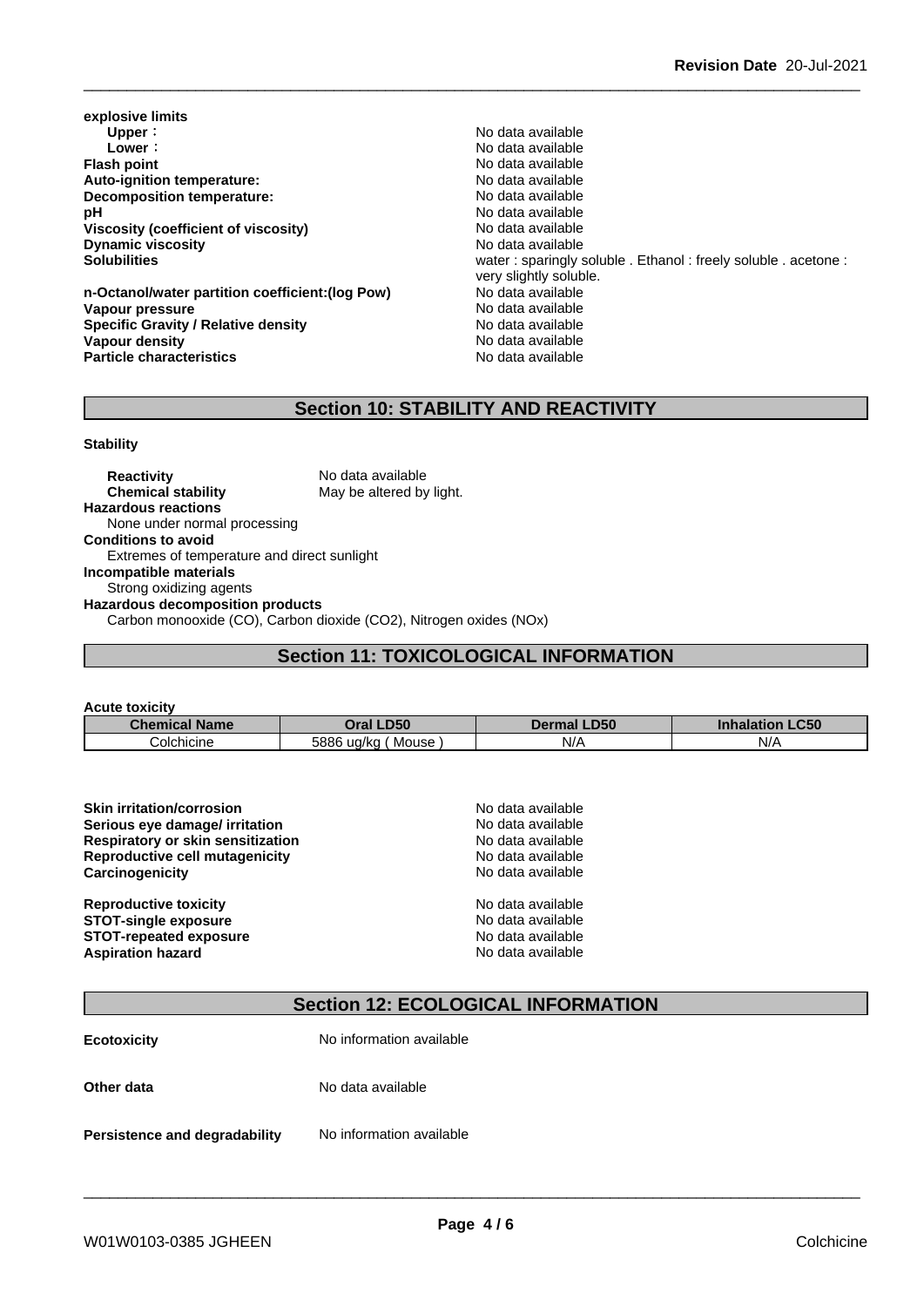## **Bioaccumulative potential** No information available<br> **Mobility in soil** No information available **Hazard** to the ozone layer

**No information available**<br>**No information available** 

## **Section 13: DISPOSAL CONSIDERATIONS**

## **Waste from residues**

Disposal should be in accordance with applicable regional, national and local laws and regulations. **Contaminated container and contaminated packaging**

Disposal should be in accordance with applicable regional, national and local laws and regulations.

## **Section 14: TRANSPORT INFORMATION**

| <b>ADR/RID</b>                                          |                                       |
|---------------------------------------------------------|---------------------------------------|
| UN number                                               | <b>UN1544</b>                         |
| Proper shipping name:                                   | Alkaloids, solid, n.o.s. (Colchicine) |
| <b>UN classfication</b>                                 | 6.1                                   |
| <b>Subsidiary hazard class</b>                          |                                       |
| Packing group                                           | Ш                                     |
| <b>Marine pollutant</b>                                 | Not applicable                        |
| IMDG                                                    |                                       |
| <b>UN number</b>                                        | <b>UN1544</b>                         |
| Proper shipping name:                                   | Alkaloids, solid, n.o.s. (Colchicine) |
| <b>UN classfication</b>                                 | 6.1                                   |
| <b>Subsidiary hazard class</b>                          |                                       |
| Packing group                                           | Ш                                     |
| <b>Marine pollutant (Sea)</b>                           | Not applicable                        |
| Transport in bulk according to No information available |                                       |
| Annex II of MARPOL 73/78 and                            |                                       |
| the IBC Code                                            |                                       |
| IATA                                                    |                                       |
| <b>UN number</b>                                        | <b>UN1544</b>                         |
| Proper shipping name:                                   | Alkaloids, solid, n.o.s. (Colchicine) |
| <b>UN classfication</b>                                 | 6.1                                   |
| <b>Subsidiary hazard class</b>                          |                                       |
| Packing group                                           | Ш                                     |
| <b>Environmentally Hazardous</b>                        | Not applicable                        |
| <b>Substance</b>                                        |                                       |

## **Section 15: REGULATORY INFORMATION**

| <b>International Inventories</b><br><b>EINECS/ELINCS</b><br><b>TSCA</b>     | Listed<br>Listed                                                                                                                       |
|-----------------------------------------------------------------------------|----------------------------------------------------------------------------------------------------------------------------------------|
| <b>Japanese regulations</b>                                                 |                                                                                                                                        |
| <b>Fire Service Act</b>                                                     | Not applicable                                                                                                                         |
| <b>Poisonous and Deleterious</b>                                            | Not applicable                                                                                                                         |
| <b>Substances Control Law</b>                                               |                                                                                                                                        |
| Industrial Safety and Health Act Not applicable                             |                                                                                                                                        |
| Regulations for the carriage                                                | Toxic Substances - Poison (Ordinance Art.3, Ministry of Transportation Ordinance                                                       |
| and storage of dangerous<br>goods in ship                                   | Regarding Transport by Ship and Storage, Attached Table 1)                                                                             |
| <b>Civil Aeronautics Law</b>                                                | Toxic and Infectious Substances (Ordinance Art.194, MITL Nortification for Air<br>Transportation of Explosives etc., Attached Table 1) |
| <b>Pollutant Release and Transfer Not applicable</b><br><b>Register Law</b> |                                                                                                                                        |
| <b>Export Trade Control Order</b>                                           | Not applicable                                                                                                                         |

## **Section 16: OTHER INFORMATION**